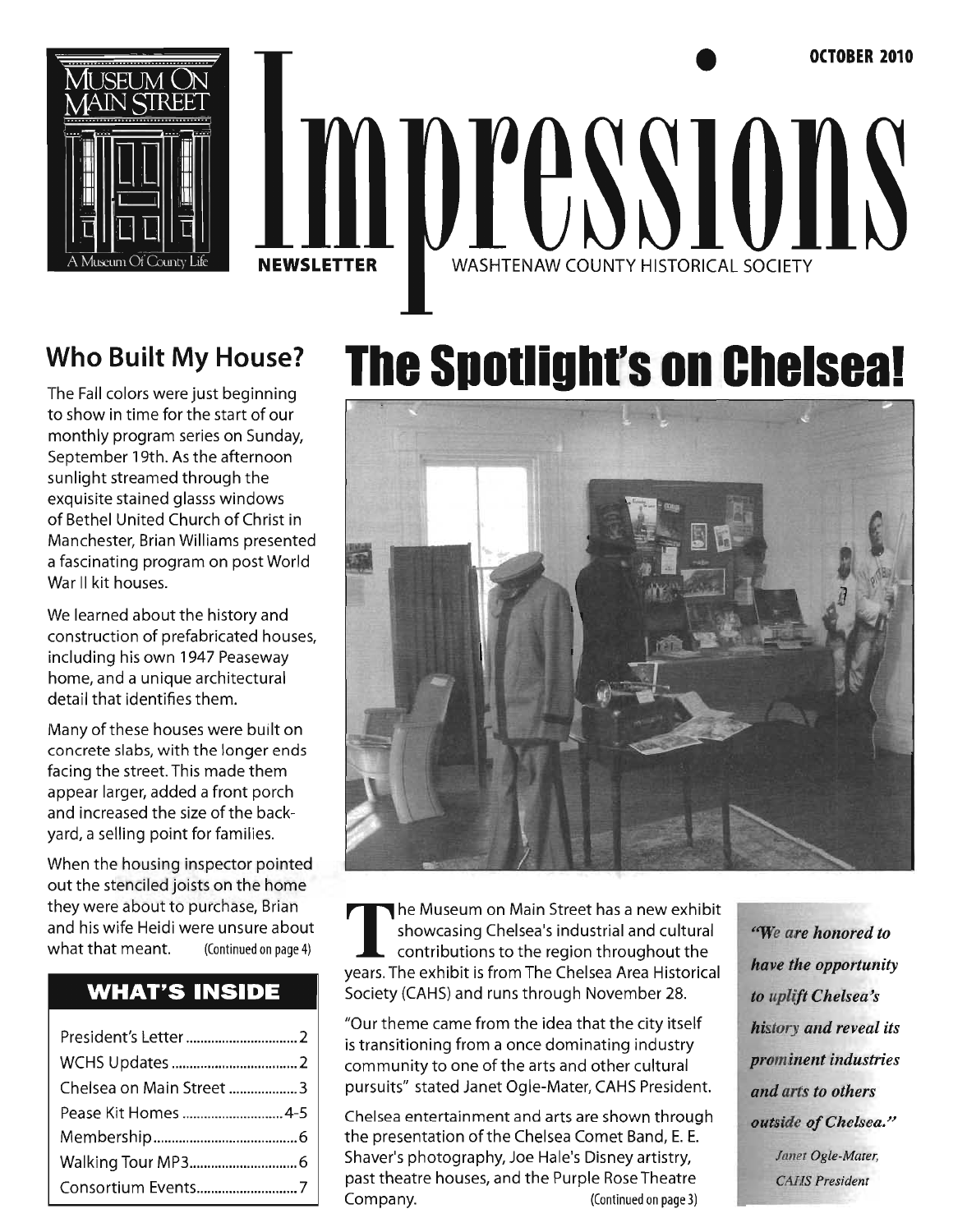**Our mission is to educate and inspire our community to engage in the preservation and presentation of area history** 

#### **BOARD OF DIRECTORS**

**President**  Leslie L. Loomans

**Vice President**  Karen L. Jania

**Treasurer**  Patricia W. Creal

**Recording Secretary**  Judith M. Chrisman

**Corresponding Secretary**  Pauline V. Walters

Ralph P. Beebe Tom Freeman Dale Leslie Michelle Lee McClellan, PhD Susan L. Nenadic M. Joanne Nesbit Jay Snyder Jan E. Tripp Susan Cee Wineberg Cynthia Yao Robert Yuhasz

#### **DIRECTORS-AT -LARGE**

Hon. Julie Creal Mary Florida Wayne Florida Richard L. Galant, PhD *(Immediate past President)*  Dean Greb Susan Kosky . Donald Cameron Smith, MD

**ADMINISTRATOR**  Bev *Willis,lmpressions* Editor

#### **ADVISORS**

Ina Hanel Gerdenich David LaMoreaux Thomas F. Mich, PhD Louisa Pieper

Impressions is published seven times a year September through May by the Washtenaw County Historical Society, a non profit  $501(c)(3)$  organization.

# **The President's Letter**

all brings the beginning of school<br>and a general speeding up from s<br>monthly Sunday lecture program<br>exhibit at the Museum on Main Street. all brings the beginning of school, cooler weather, changing of the leaves and a general speeding up from summer's pace. The Society began our monthly Sunday lecture programs in September and have a newly opened

But like other corporations, businesses and non-profits such as ourselves we also must turn to planning for the next calendar year. While the Strategic Plan guides us over a longer five year period, specific plans for the coming year are necessary.

While almost no one wants to spend time creating a budget, it really is the driving force for what can be accomplished in the coming year. As with every organization, financial resources set limits on what can be achieved. Additionally, a budget keeps an organization from borrowing resources from future periods for the current period.

Most importantly, as we continuously seek funding, the board of directors must assure our members and donors that their membership dues and contributions are carefully preserved and wisely utilized. Having a plan, including an annual budget, goes a long way to provide that assurance. Our process is underway.

**LESLIE LOOMANS** 

# **October Updates**

**Beverly Willis** is the new Washtenaw County Historical Society administrator and newsletter editor. She is a University of Michigan graduate and long-time Ann Arbor resident, working in graphic design and history related projects.

**We want to hear your ideas and opinion about** *Imressions.* If you have ideas for articles, stories you have written or would like to write, contact Beverly at the Museum on Main Street: 734- 662-9092 e-mail: wchs-1000@ameritech.net.

#### **Check out the WCHS website**

If you are interested in local history, begin your search with our website. Thanks to the updates, uploads and design of board member Jan Tripp, you can view 1943-2009 issues of *Impressions* on-line and much more. **www.WashtenawHistory.org** 



**Washtenaw County Historical Society**  P.O. Box 3336, Ann Arbor, MI 48106-3336 Phone: 734-662-9092 email: wchs-500@ameritech.net

#### **Museum on Main Street**

(at the corner of Beakes & E. Kingsley) 500 N. Main St., Ann Arbor, MI 48104-1027

#### **Museum Hours**

Saturday & Sunday, 12 noon  $-4:00$  p.m. and by appointment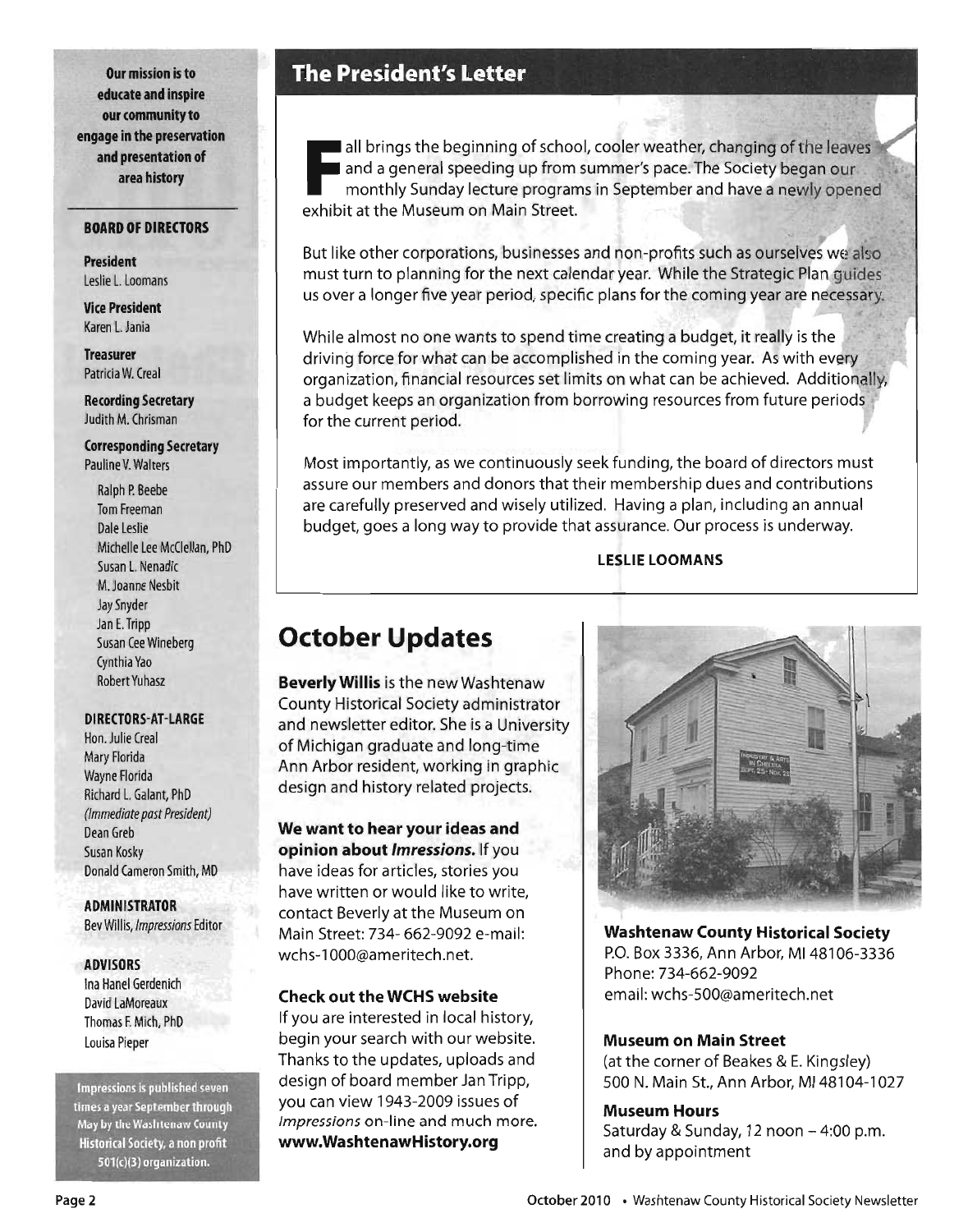#### Chelsea Area Historical Society at the Museum on Main Street, continued

# **"Sharing the Recipe that is Chelsea"**



The Mabel Holmes col/age, behind the desk of Howard Sumner Holmes, has her original handwritten recipes and more

The historic industries of Glazier Stove Works, Federal Screw Works, Portland and Four Mile Cement Plant, and Chelsea Milling Company (makers of Jiffy Mixes) are highlighted through individual displays.

**Moving at** Howdy Holmes was born December 14, 1949 in Ann Arbor. After successfully competing in the world of motor sports for 20 years, 200 MPH! he returned to "Jiffy" the family business in 1987. As a racecar driver, Howdy won championships, was the Formula Atlantic champion in 1978 and "Rookie of the Year" at the Indy 500 in 1979. Tom Diab, a former Chelsea Area Historical Society president, had acquired an old helmet and driving suit from Howdy Holmes. Diab marveled at the pock marks from tiny pebbles that bounced up from asphalt surfaces and struck the helmet, which was moving at 200 miles per hour. You can see it for yourself. That helmet and an

authentic racing uniform he wore in competition, are part of this exhibit.

Holmes is currently the President of Chelsea Milling Company, the eighthgeneration Holmes in the business of flour milling, the fourth generation in Chelsea, Michigan, and the third generation to market the company's Jiffy mixes, the first of which was created by his grandmother, Mabel White Holmes, in 1930. Today, "Jiffy" is the market-share leader in retail prepared baking mixes.

CAHS Museum Committee members served as special docents during the Opening offering their exceptional knowledge and insights into each display. There is much to discover about Chelsea in this exhibit, that will be on display through November 28, 2010. See page 2 for the museum's hours.  $\cdot$ 



### **The First Prepared Baking Mix was invented in Chelsea**

Mabel Holmes wasn't even thinking about business models or marketplaces on the day in 1930 when she noticed that one of the neighborhood children, a boy being raised by a single father, was eating a sorry-looking homemade biscuit for lunch. Realizing that finding the time to make biscuits from scratch was a challenge for a single parent, especially for fathers, who rarely cooked in those days - Mabel decided to come up with a ready-to-make mix that would be "so simple, even a man can do it." The result was Jiffy, America's first prepared baking mix. Source: wwwjiffymix.com

### **Share your favorite**  JIFFY experience

If you have stories, pictures or memories of corn muffins, pancakes, biscuits, cakes and frosting, sugar cookies, brownies, pizza or pie crust... we'd love to hear from you! So would the family of Mabel Holmes. You can mail them to the Museum on Main Street PO Box 3336 Ann Arbor, Michigan 48106-3336

or email your Jiffy story to WCHS-1000@ameritech.net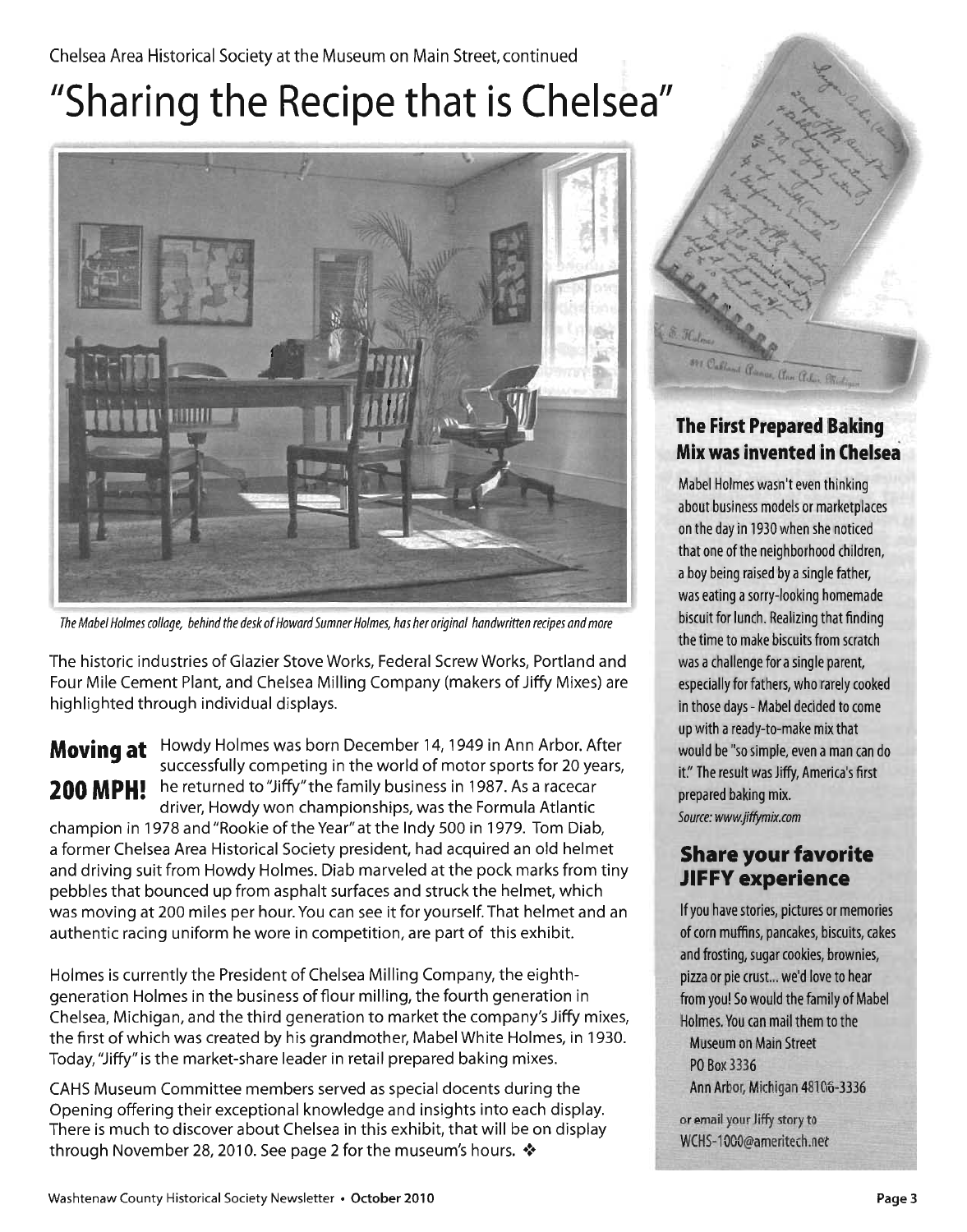# **Thai'S Mv House!**

**By Brian Williams,** Associate Archivist Bentley Historical Library, University of Michigan

t first it was easier to find<br>
out who did NOT make the<br>
house. Research determined out who did NOT make the house. Research determined A small rectangular tag affixed to the rear of the house possibly held the answer, but weather, time, and many coats of paint had left it all but unreadable.

Armed with the knowledge that our house at 402 W. Hoover, was built in 1947, Sears was quickly eliminated as one of the potential manufacturers. Sears quit selling kit houses in 1940. Two pre-cut home manufacturers in nearby Bay City, Michigan: the Aladdin Company and Lewis Manufacturing; seemed like good possibilities, but a review of their catalogs and available floor plans did not reveal any good matches.

A conversation with neighbors across the street, revealed that they had moved into their home about the time ours was being built. They thought our house might have been built by Staebler & Son. The Staebler firm had branched out from coal and fuel sales into land development and construction in the postwar period, so it was a possibility.

I contacted Grace Shackman, who had coauthored an article about "Ann Arbor's Kit Houses" that appeared in the January 1991 Ann Arbor Observer. Shackman offered the valuable suggestion of contacting Ken Heininger who had been a manager with Staebler starting in the 19405.

A phone call to Mr. Heininger provided the vital clue. His recall and knowledge was amazing. When I mentioned that the walls and ceilings were wood panels, he immediately concluded that the house was manufactured by either Gunnison or Pease. Both firms were pioneering a new form of prefabrication known as "stressed skin panels" using plywood.

Each company offered a variety of basic house plans ranging from \$6,000 to \$10,000 for fully built and equipped houses. Pre-fabs on Parade, published by the Housing Institute in 1948 for prospective buyers, contained floor plans and illustrations from 57 manufacturers of prefabricated homes. The page for Pease contained the exact floor plan of our house.

The Pease Woodwork Company was established in 1893 as a distributor of building materials in Cincinnati OH.



Brian Williams had fascinating details about Pease Kit Homes

Pease gradually expanded their line of products and advertised them more broadly. The Pease catalogs of the 1940s began to advertise "Pease-Fabricated Homes:' The trademarked phrase touted the factory production and precision assembly that enabled a Pease House to "go up in a hurry."

The early Pease floor plans were flexible and were primarily Cape Cod and ranch styles based on a footprint of 30' by 24: Homes ranged from four rooms with a bath to a two-story house with seven rooms and two baths. The basic plan featured the living room on the right-hand side of the house, but the plans could be reversed to offer the living room on the lefthand side. Plans were also offered with or without a basement.

(Continued on the next page)



-Floor plan for the Pease Cape Cod (Prefabs on Parade, 1948)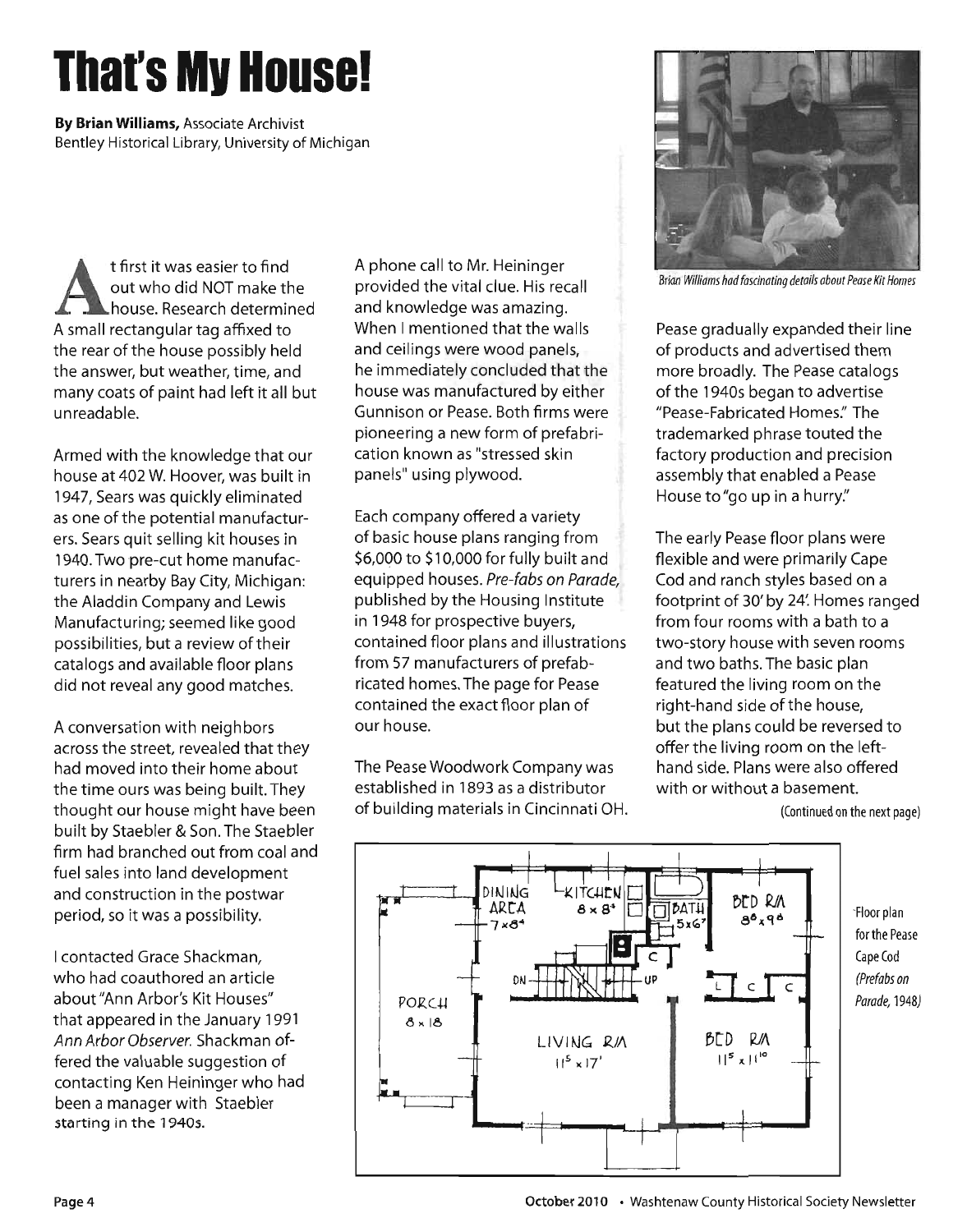#### **A trained crew could put a Pease house under roof in one day**

Each home came with an illustrated manual and four sets of blueprints and details. The wood pieces were stenciled with identification to match the blueprints and manual. The directions advised laying the 4' x 8' panels around the outside of the building in the proper order (the plan for a 30' x 24' house involved 27 panels). Assembly could begin from any corner. The room-sized interior panels were to be installed just before the exterior panels to which they adjoined. The roof was trussed, with each truss a complete unit. A policy of Pease was to have one of their supervisors train each of their dealer's crews.

The homes were sold through dealers within a 300-mile radius of Cincinnati and shipped by rail only. It was the job of the Peaseway dealer to prepare the site and construct the foundation or basement, arrange for the plumbing and heating equipment as well as the interior finishes. Pease supplied a 66-inch white enameled steel kitchen sink cabinet with faucet, a utility unit, and three wall cabinets as well as a ventilating fan. For the bathroom, they supplied a white enameled medicine cabinet with a plate glass mirror. Screens for Windows and doors were also included. The plumbing, heating, wiring, and painting could normally be completed in two to three weeks.

Pease only produced the four-room, one-bath Cape Cod Colonial house in 1946 and 1947. A finished staircase led to the second floor, which could be finished into an additional bedroom. A number of exterior additions such as dormers, porches, vestibules, and arcades could be added. Siding options included red cedar bevel siding, red cedar shingles, or asbestos shingles. Shutters were an optional extra.  $\cdot$ 

# **Cornice Returns Help Identify a Pease House**



The return cornice is a key sign of a Pease house, pictured here at 402 W. Hoover Street

# **Three Pease Houses in a Row!**

The Pease Cape Cods that began filling in empty lots on Ann Arbor's West Side and elsewhere could be built and fully equipped for between \$6,000 and \$7,000. The only other variable was the cost of the lot.

402 West Hoover is the middle of three identical Pease Cape Cods built in 1947. The first occupant was Oren W. Troup, a 23 year old married veteran originally from Elkhart, Indiana, who came to Ann Arbor where he secured employment with the U.S. Post Office. He was the founder of a private United States Postal Contractor, Oren W. Troup Inc., that is operational today.

The house immediately to the west, 407 Wilder Place, features the lefthand floor plan. Immediately to the east, 306 West Hoover features the 24-foot "narrow" side facing the street. At first glance, the appearance of all three houses is distinct enough to not immediately betray their shared prefabricated origins.

**AFTER THE TALK:** Brian answered several interesting questions and participants shared their own Pease materials and memories. Rev. David Bucholtz graciously greeted guests for refreshments. Susan Layher, Mary Sue Mucie and Lois Vitale gave insightful tours of the 100 year old church and the beautiful stained glass windows surrounding the sanctuary.

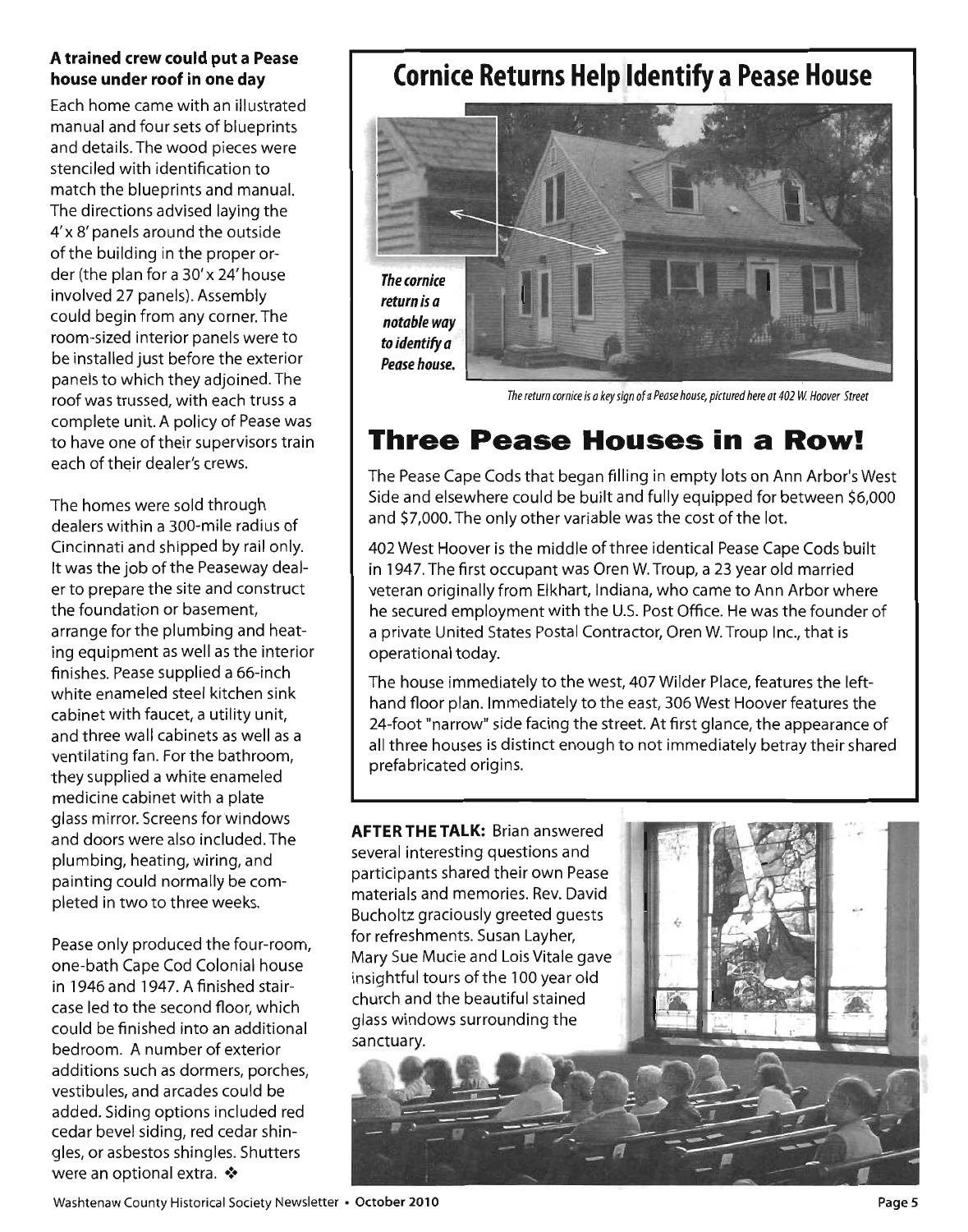# **Membership**

Membership to the Washtenaw County Historical Society is open to all individuals or organizations interested in preservation and sharing of our county's history. The Society does this through free public lectures, exhibits, the Museum on Main Street, Impressions (the Society's award-winning newsletter), and our website. The website is updated on a regular basis and is a great resource for any history projects, research or general information

When you join the Washtenaw County Historical . Society, you'll receive receive seven issues of our informative newsletter, and advance notice of all six public lectures per year.

We hope you will renew your membership for 2011 and we appreciate your past, current and future support.

#### **MEMBERSHIP CATEGORIES**

- Individual: \$15
- Couple/family: \$25
- Patron: \$100
- Student/Senior (60+): \$10
- Senior Couple (one person 60+): \$19
- Library: \$25
- Business: \$50
- Business Patron: \$100
- Co-sponsor one issue of Impressions: \$500

Renew your membership through the mail: WCHS, PO Box 3336, Ann Arbor, M148106-3336 or online at www.WashtenawHistory.org or bring it by the Museum on Main Street when you come view the exhibit!

# **A Step Back in Time**

#### **A Free Walking Tour of Historic Ann Arbor**

This is a walking tour of the historical locations and people who have lived in Ann Arbor. The route starts at the Museum on Main Street and takes walkers to Kerrytown, UM Central Campus, Downtown Ann Arbor, the Old West Side, and Lowertown. This walking tour is rated  $1+$  due to hilly terrain on city sidewalks (on a scale of 1-5, with 1 being easiest). Download thefree MP3 podcast from our website: wwwWashtenawHistory.org

# **New Books in the Museum on Main Street Gift Shop**

When you come to the Museum, look over our selection of Michigan history books and see what's new. You can also order them online from our website. This month's new books include:

- Men, Wind, and Courage A Pioneer Aviation story of O. E. Williams and His Associates, by Nancy Lynn Mess
- The Huron River Voices from the Watershed, edited by John Knott and Keith Taylor
- Images of America: Milan, by Martha Churchill
- Barefoot Boy, by Ray Schairer
- Riverwalks -Ann Arbor: Walking Loops Along the Huron River, by Brenda Bentley
- The Third Marked Tree, Paths Through the Wilderness John Williams of Webster Township and His Descendants,by James Baldwin Parker and Osbert Oliver Williams.

# **Electric Trolleys of Washtenaw County**

Electric streetcars and interurbans appeared in Washtenaw County in the 1890s. Evolved from horse-drawn streetcars, electric cars were ideal for public transportation. In western Washtenaw County, two interurban railways engaged in a struggle for survival. Occasionally the interurbans crashed into buildings or one another, with disastrous results. Electric Trolleys ofWashtenaw County explains how electric mass transportation flourished starting in the 1890s, why it bloomed, and why it suddenly became extinct after only a few decades. Authors: H. Mark Hildebrandt of Ann Arbor and Martha A. Churchill from Milan.

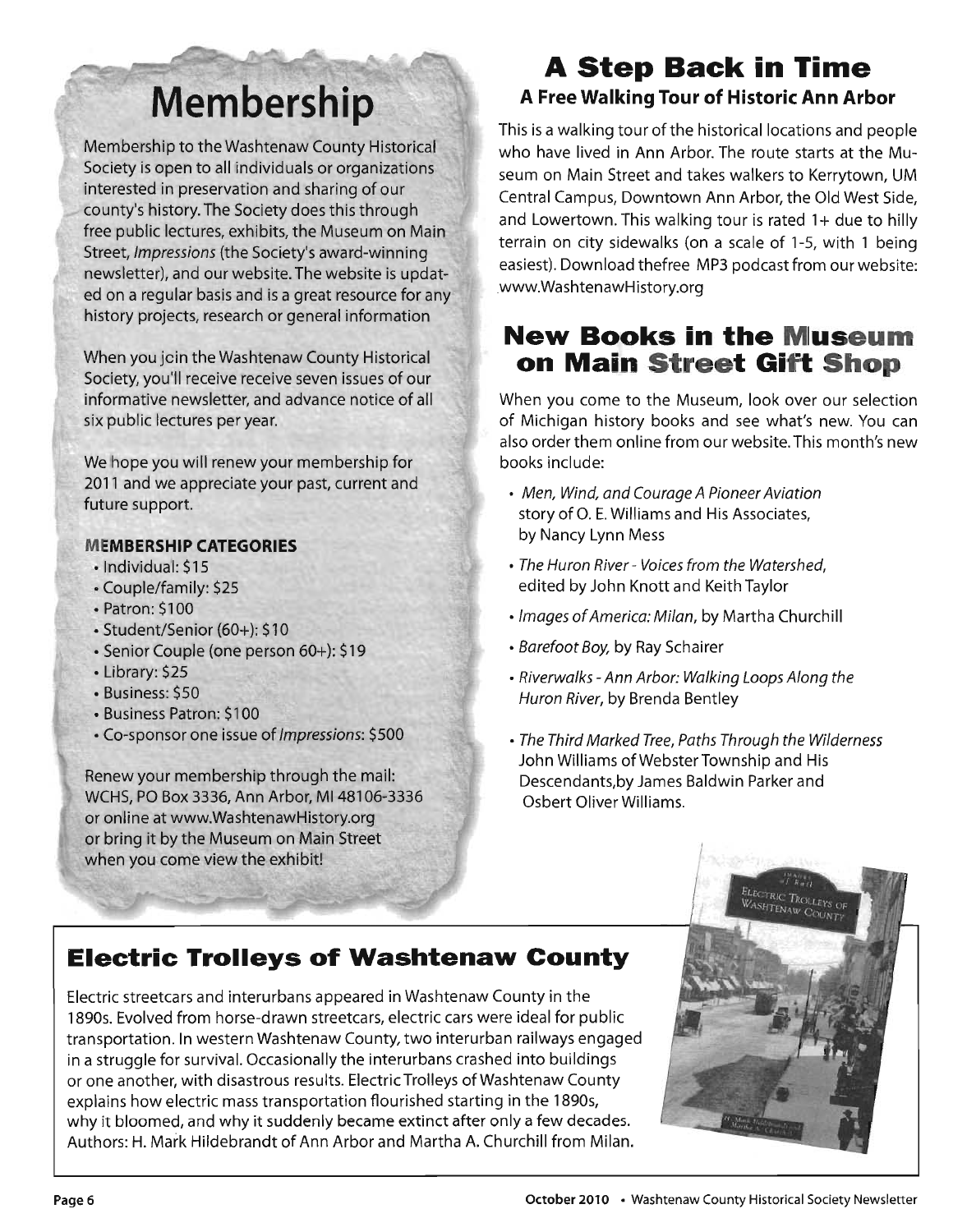# **OCTOBER EVENTS Washtenaw County Historical Consortium**

*The Washtenaw County Historical Consortium is a volunteer organization representing* 27 *museums, libraries, and historical attractions in and around Washtenaw County, Michigan. Member organizations can post their events directly* to *the online calendar and* we *will list as many as* we *can in our newsletter. For the most recent listings check out www.hvcn.org/info/wchs/consortium* 

## **History of the Big House**

#### **Sunday, October 17, 3:00 PM - 4:30 PM**

Junge Center, 333 E. Stadium Blvd., Ann Arbor The Tour is limited to the first 30 members of the Washtenaw County Historical Society. Call 662-9092.

## **Hallow Harvest**

#### **Saturday, October 23, 10:00 AM - 1 :00 PM**

Get in the spirit with a costume parade for kids, house tours, and hands-on activities. Special appearance by George Fredrickson, noted author of children's books about rural life in the mid-20th century. **COBBLESTONE FARM,** 2781 Packard Road 734-794-7120, www.CobblestoneFarm.org

## **Haunted Travels of Michigan**

#### **Saturday, October 30, 10:00 AM - 3:00 PM**

Meet KatTedsen and Bev Rydel, authors of *Haunted Travels* of *Michigan, Vol.* 2" , and other Highland Ghost Hunters. Get a signed copy of their latest book (we're in it!) **COBBLESTONE FARM** 

# **Detroit Observatory Open House**

#### **Sunday, October 24, 2010, 1-4 p.m**

Half-hour guided tours of this restored 19th-century observatory museum. Pull the rope and rotate the telescope dome! **THE DETROIT OBSERVATORY,**  1398 E. Ann Street (at Ann and Observatory), Ann Arbor, www.Bentley.umich.edu/observatory/

## **Kempf Museum Open House**

#### **October 24 & 31, 1 :00 - 4:00 PM**

Guided tours through the historic 1853 Greek Revival home of German-American musicians. **KEMPF HOUSE MUSEUM,** 312 S. Division St., Ann Arbor, 994-4898, www.KempfHouseMuseum.org

# **Historic Sharon Mill Tour**

#### **October 24, 1 :00 - 4:00 PM**

Celebrate the Harvest Season and learn how waterpower was converted to electricity in a Ford Village Industries mill. **SHARON MILL,** 5701 Sharon Hollow Rd., Sharon Twp. parks.ewashtenaw.org

# **Fall Harvest Celebration at Parker Mill**

#### **Sunday, October 17,1 :00 - 4:00 PM**

Learn about traditional harvest activities, including cider making, and how the Parker family used waterpower to grind flour, and run other machines in this pioneer grist millparks. **PARKER MILL COUNTY PARK** is located 1/2 mile east of US-23 on the south side of Geddes Road. parks.ewashtenaw.org

## **Genealogy Lecture**

#### **Sunday, October 24, 2010, 1 :30pm-4:30pm**

Bringing Genealogy News, Podcasts, and More to You: How to Quickly Set Up a News Reader and Subscribe to 'Genie' News Feeds" by genealogist Grace Bliss Smith. Followed by talk by club member Caroln Griffin on "Artifact to Archives: the Story of Ypsilanti Gunsmith William Horace Worden:' Genealogical Society of Washtenaw County. **ST. JOSEPH MERCY HOSPITAL EDUCATION CENTER AUDITORIUM,** 5305 Elliott Dr. (off E. Huron River Dr. at Clark Rd.). Use parking lot P and look for the club's signs. Free. 483-2799.

# **Fun, Tricks 8r Treats at the Cemetery**

#### **October 20, Beginning at 6:00 PM**

Starting at the Civil War monument members of the Milan Area Historical Society will tell stories, hand out treats, and even stop at Joel Marbles family plot. **MARBLE PARK CEMETERY,** 520 W. Main, Milan, 734-439-4055, www.HistoricMilan.com

## **Fall Open House**

#### **October 24, 2:00 PM**

Come see farm animals, antique cars, demonstrations of soap making or apple bobbing and tour the historic house. **HACK HOUSE,** 775 County Rd, Milan, MI,734-439-4055

# **Sugar in the Atlantic World**

#### **October 18, 2010 thru February 18, 2011**

"Sugar in the Atlantic World: Trade and Taste 1657- 1940." It tells the story of the sugar trade in the British West Indies and the growing taste for and use of sugar. **CLEMENTS LIBRARY,** UM, 909 S. University Ave., Ann Arbor, www.clements.umich.edu